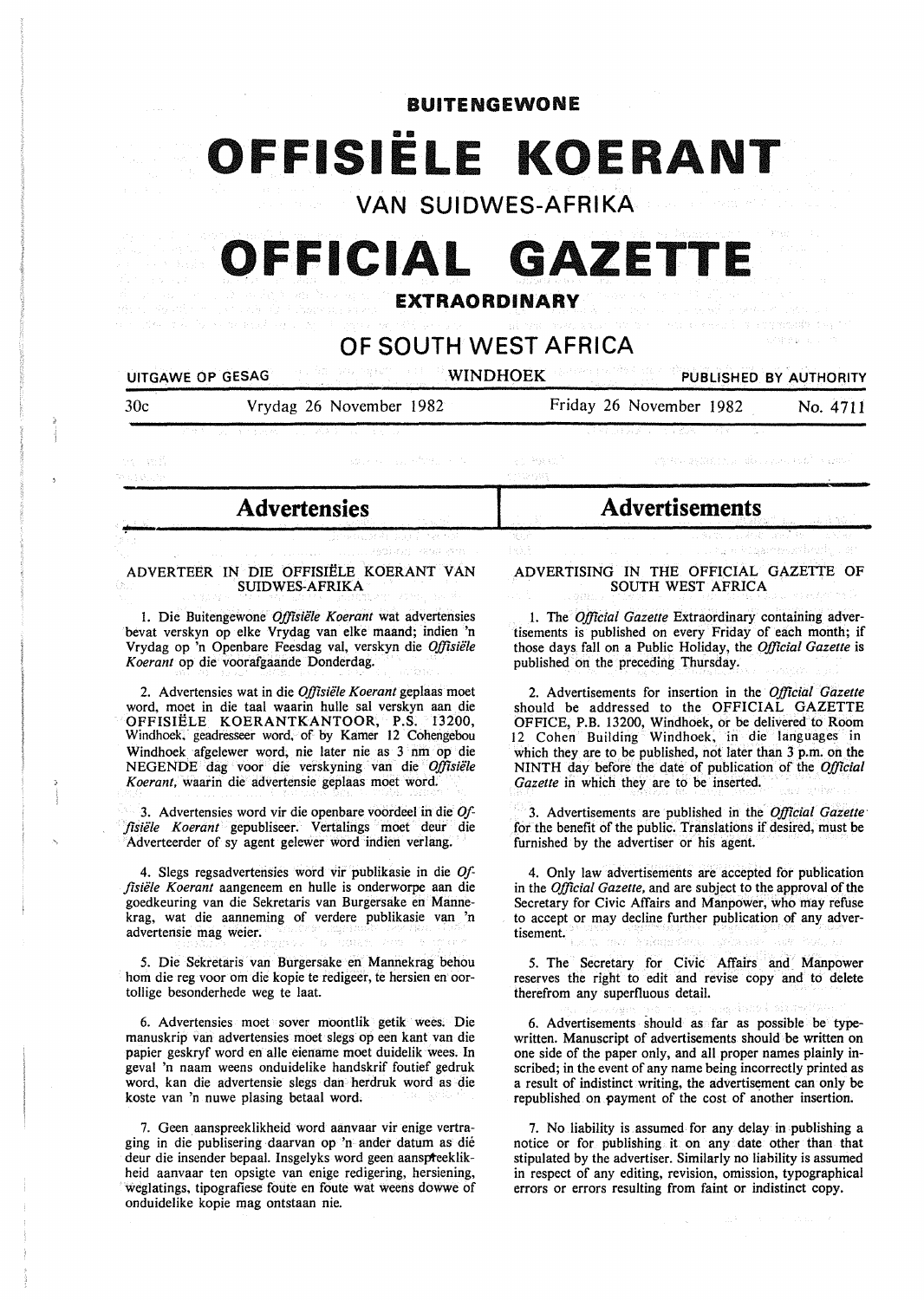8. Die insender word aanspreeklik gehou vir enige skadevergoeding en koste wat voortvloei uit enige aksie wat weens die publisering, hetsy met of sonder enige-weglating, foute, onduidelikhede of in watter vorm ookal, van 'n kennisgewing teen die Administrateur-generaal ingestel word.

9. Die jaarlikse intekengeld op die *Offisiiile Koerant* is R I2,50 posvry in hierdie Gebied en die Republiek van Suid-Afrika, verkrygbaar by die here Swapers Beperk, Posbus 56, Windhoek. Oorsese intekenaars moet posgeld vooruitbetaal. Enkel eksemplare van die *Offisiiile Koerant* is verkrygbaar van die here Swapers Beperk, Posbus 56, Windhoek, teen 30c per eksemplaar. Eksemplare word vir slegs twee jaar in voorraad gehou.

10. Die koste vir die plasing van kennisgewings is soos volg en is betaalbaar by wyse van tjeks, wissels, pos- of geldorders:

#### LYS VAN VASTE TARIEWE

| Gestandaardiseerde kennisgewings                                                                                                                                                                  | Tarief per<br>plasing<br>R |
|---------------------------------------------------------------------------------------------------------------------------------------------------------------------------------------------------|----------------------------|
|                                                                                                                                                                                                   |                            |
|                                                                                                                                                                                                   | R3,25                      |
|                                                                                                                                                                                                   | 6,00                       |
| Boedelwettekennisgewings: Vorms J.                                                                                                                                                                | 5,00                       |
| 187, 193, 197, 295, 297, 517 en 519                                                                                                                                                               | 2,00                       |
| Derdeparty assuransie eise om skadevergoeding<br>Insolvensiewet en maatskappywettekennisge-                                                                                                       | 2,50                       |
| wings: J. 28, J. 29, Vorms 1 tot 9                                                                                                                                                                | 4,00                       |
| L.W. - Vorms 2 en 6 - bykomstige verkla-                                                                                                                                                          |                            |
| rings volgens woordetaltabel, toegevoeg tot die<br>basiese tarief.<br>$\sim 10^{-1}$<br>in all                                                                                                    |                            |
|                                                                                                                                                                                                   | 25,00                      |
| Naturalisasiekennisgewings (insluitende 'n her-                                                                                                                                                   |                            |
|                                                                                                                                                                                                   | 2,00                       |
| Onopgeëiste geld — slegs in die buitengewone $Of$ -                                                                                                                                               |                            |
| fisiële Koerant, sluitingsdatum 15 Januarie (per in-                                                                                                                                              |                            |
| skrywing van "naam, adres en bedrag")                                                                                                                                                             | 0,80                       |
|                                                                                                                                                                                                   | 5,00                       |
| Slumopruimingshofkennisgewings, per perseel                                                                                                                                                       | 4,00                       |
| Verlore lewensversekeringspolisse                                                                                                                                                                 | 2,00                       |
| Nie gestandaardiseerde kennisgewings                                                                                                                                                              |                            |
| Maatskappykennisgewings:                                                                                                                                                                          |                            |
| Kort kennisgewings: Vergaderings, besluite,<br>aanbod van skikking, omskepping van maat-<br>skappy, vrywillige likwidasies, ens.: sluiting van<br>oordrag van lederegisters en/of verklarings aan | 11,00                      |
| Dranklisensie kennisgewings (in buitengewone Of-<br>fisiële Koerante, t.w. Junie/Tvl. November/Kaap,<br>Januarie/OVS., April/Natal) per tweetalige aan-                                           |                            |
|                                                                                                                                                                                                   | 7,00                       |
| Verklaring van dividende met profytstate, notas in-                                                                                                                                               | 25,00                      |
| Lang kennisgewings: Oordragte, veranderings met<br>betrekking tot aandele of kapitaal, aflossings, be-                                                                                            | 37,00                      |
| Handelsmerke in Suidwes-Afrika                                                                                                                                                                    | 11,00                      |
| Likwidateurs en ander aangesteldes se kennisge-                                                                                                                                                   | 7,00                       |

8. The advertiser will be held liable for all compensation and costs arising from any action which may be instituted against the Administrator-General as a result of the publication of a notice with or without any omission, errors, lack of clarity or in any form whatsoever.

9. The subscription for the *Official Gazette* is R12,50 per annum, post free in this Territory and the Republic of South Africa, obtainable from Messrs. Swapers Limited, P.O. Box 56, Windhoek. Postage must be prepaid by overseas subscribers. Single copies of the *Official Gazette* may be obtained from Swapers Limited, P.O. Box 56, Windhoek, at the price of 30c per copy. Copies are kept in stock for only two years.

10. The charge for the insertion of notices is as follows and is payable in the form of cheques, bills, postal or money orders:

#### LIST OF FIXED TARIFF RATES

| Standardised notices<br>Rate per<br>insertion                                                                            |              |
|--------------------------------------------------------------------------------------------------------------------------|--------------|
|                                                                                                                          | R            |
|                                                                                                                          | R3,25        |
|                                                                                                                          | 6.00         |
|                                                                                                                          | 5,00         |
| Administration of Estates Acts notices: Forms J.<br>187, 193, 197, 295, 297, 517 and 519                                 | 2,00         |
| Third party insurance claims for compensation                                                                            | 2.50         |
| Insolvency Act and Company Acts notices: J. 28,                                                                          | 4.00         |
|                                                                                                                          |              |
| N.B. $-$ Forms 2 and 6 $-$ additional statements<br>according to word count table, added to the<br>basic tariff.         |              |
| CANDAL BEATTY                                                                                                            |              |
| $\geq$ Herein (appear<br>a da<br>Change of name (four insertions)<br>Naturalisation notices (including a reprint for the | 25,00        |
| Unclaimed moneys - only in the extraordinary<br>Official Gazette, closing date 15 January (per entry                     | 2,00         |
| of "name, address and amount")                                                                                           | 0,80         |
|                                                                                                                          | 5,00         |
| Slum Clearance Court notices, per premises                                                                               | 4,00<br>2,00 |
| Non standardised notices                                                                                                 |              |
| $\alpha = 222.3$ and $\beta = 0$<br>Company notices:<br>精力的第三人称单                                                         |              |
| Short notices: Meetings, resolutions, offer of com-                                                                      |              |
| promise, conversion of company, voluntary<br>windings-up; closing of transfer or members'                                |              |
| registers and/or declaration of dividends 11,00                                                                          |              |
| s un vel colora e fins                                                                                                   |              |
| Liquor Licence notices (in extraordinary Gazettes,<br>viz. June/Tvl. November/Cape, January/O.F.S.,                      |              |
| April/Natal), per bilingual application                                                                                  | 7,00         |
| Declaration of dividend with profit statements, in                                                                       | 25,00        |
|                                                                                                                          |              |
| Long notices: Transfers, changes in respect of<br>shares or capital, redemptions, resolutions, volun-                    |              |
|                                                                                                                          | 37,00        |
| Trade marks in South West Africa                                                                                         | 11,00        |
| Liquidator's and other appointees' notices                                                                               | 7.00         |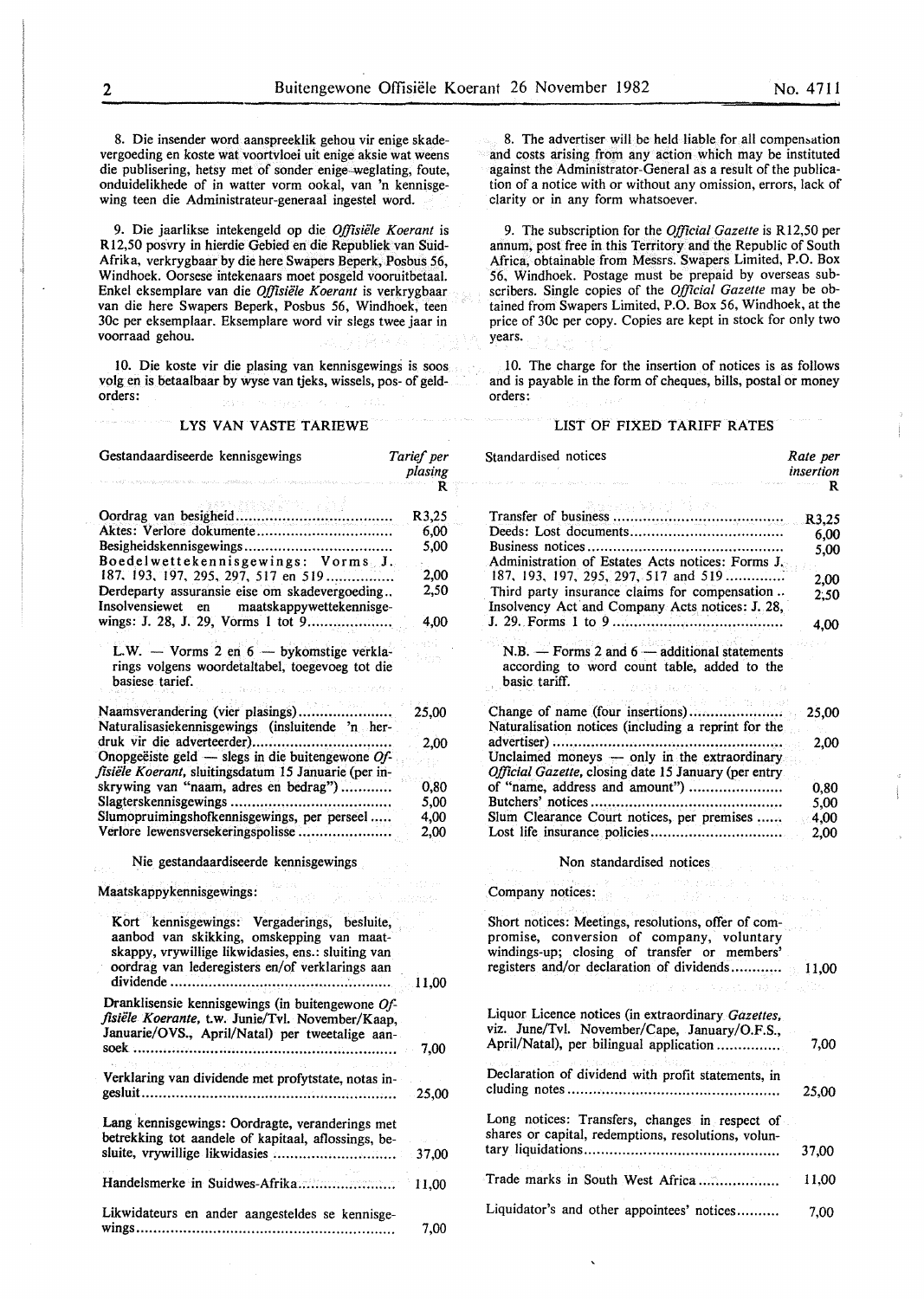Sales in execution and other public sales:

| Public auctions, sales and tenders: |  |
|-------------------------------------|--|
|                                     |  |
|                                     |  |
|                                     |  |
|                                     |  |

Orders of the Court:

| けいれい おやえ こうせんけい ステル・プラム しほん アールセーバー ストープ              |         |
|-------------------------------------------------------|---------|
| Provisional and final liquidations or sequestra-      | 14,00   |
| Reductions or changes in capital mergers, offer       | 37,00   |
| Judicial managements, curator bonis and similar       | 37.00   |
|                                                       | 4.00    |
| Supersessions and discharge of petitions $(J, \cdot)$ | $-4.00$ |
|                                                       |         |

11. The charge for the insertion of advertisements other than the notices mentioned in paragraph 10 is at the rate of 56c per em double column. (Fractions of a em to be reckoned as a em).

12. No advertisements are inserted unless the charge is prepaid. Cheques, drafts, postal orders or money orders must be made payable to the Secretary, Civic Affairs and Manpower.

#### CHARDED AL SECIMONED UN WHICH 会的 20 四彩度

Vorm/Form J. 187, person and spin galaxy and solid

#### **LIKWIDASIE- EN DISTRIBUSIEREKENING IN BESTORWE BOEDELS WAT TER INSAE**  LE

en di won frittin zu

lngevolge artikel 35(5) van Wet 66 van 1965, word hierby kennis gegee dat duplikate van die likwidasie- en distribusierekenings (eerste en finale, *tensy anders vermeld)* in die boedels hieronder vermeld, in die kantore van die Meesters en Landdroste soos vermeld en gedurende 'n tydperk van 21 dae (of korter of Ianger *indien spesiaal vermeld)* vanaf gcmeldc datums of vanaf datum van publikasie hiervan, as dit later is, ter insae lê van alle persone wat daarby belang het.  $h$ et.  $\qquad \qquad i$ 

lndicn binne genoemde tydperk geen besware daarteen by die betrokke Meesters ingedien word nie, gaan die eksekateurs oor tot die uitbetalings ingevolge gemelde rekenings.

OITUSISIENT GMA ROTAGIQUE open de l'avers de l'anglier de l'angliste KALIMBIARAN SKAL

506/81 -- DU PLESSIS Jacobus Frederik Botha 120806 50 II 00 7 Rugbystraat Gobabis Maria Elizabeth Du Plessis (gebore Jordaan) Gobabis Windhoek Dr. Weder, Kruger & Hartman Posbus 864 Windhoek.

220/82 - DE WAAL Hendrik 050514 5002 00 0 Posbus 23. Warmbad Bank Windhoek Beperk Posbus 15 Windhoek.

380/82 - WESSELS Jurie Gerhardus 4311245009003 Jordaanstraat 56, Pionierspark, Windhoek Windhoek R H Meyeridricks, Bestuurder Santamtrust Beperk Posbus 4333 Kaapstad (Eksekuteur). System B

ga (Hamar Islam)<br>2005 : Frances Albano<br>2006 : Aavon de Pa

Geregtelike en ander openbare verkope:

| Openbare veilings, verkope en tenders: |       |
|----------------------------------------|-------|
|                                        | 6.00  |
|                                        | 15.00 |
|                                        |       |
|                                        |       |

Orders van die Hof:

| Voorlopige en finale likwidasies of sekwestra- |       |
|------------------------------------------------|-------|
|                                                |       |
| Vermindering of veranderings in kapitaal,      |       |
| samesmeltings, aanbod van skikking  37,00      |       |
| Geregtelike besture, kurator bonis en soort-   |       |
| gelyke en uitgebreide bevel nisi               | 37,00 |
| Verlenging van keerdatum                       | 4.00  |
| Tersydestellings en afwysings van petisies (j. |       |
|                                                | 4.00  |

II. Die koste vir die plasing van advertensies, behalwe die kennisgewings wat in paragraaf 10 genoem word, is teen die tarief van 56c per em dubbelkolom. (Gedeeltes van 'n em moet as voile em bereken word).

12. Geen advertensie word geplaas nie tensy die koste vooruitbetaal is. Tjeks, wissels, pos-en geldorders moet aan die Sekretaris, Burgersake en Mannekrag betaalbaar gemaak word.

and with model was

SMUSTRIER FAAR DA (WEEPSTAARD **BARON RWROTHS** 

#### **LIQUIDATION AND DISTRIBUTION ACCOUNTS IN DECEASED ESTATES LYING FOR INSPECTION**

In terms of section 35(5) of Act 66 of 1965, notice is hereby given that copies of the liquidation and distribution accounts (first an final. *unless otherwise stated)* in the estates specified below will be open for the inspection of all persons interested therein for a period of 21 days (or shorter or longer *if specially stated*) from the date specified or from the date of publication hereof. whichever may be the later. and at the offices of the Masters and Magistrates as stated.

Should no objection thereto be lodged with the Masters concerned during the specified period. the executors will proceed to make payments in accordance with the accounts.

ANAMURASHI GA GATRIN SHARALIS UTUMA of Set Berne Borders award the Re

322/82 - PIETERS Lukas Cornelius Lourens 141204 5013 006 Plaas Lichterfelde Maltahohe Hermina Catharina Pieters (gebore Van Niekerk) Maltahöhe J A Botma p/a Lentin Botma & De Waal Posbus 38 Keetmanshoop.

223/82 - NEL (gebore Nel) Weduwee Gerrida Margaretta Welhelmina Huis vir Bejaardes te Keetmanshoop Keetmanshoop Windhoek Rissik, Cox & Probart. Prokureurs vir die Eksekuteur Khabuserstraat *50* Keetmanshoop 9000.  $\mathbb{E}_{\mathcal{Q}}$  , and  $\mathcal{Q}$  ,  $\mathbb{E}_{\mathcal{Q}}$ 

200/82 - BREITING Elfriede Dora Angelika Farm Gamis, District Mariental Maltahohe Windhoek Klaus Nieft - Agent for the Executor c/o Keller & Neuhaus Trust Co. (Pty) Ltd. P 0 Box 156 Windhoek.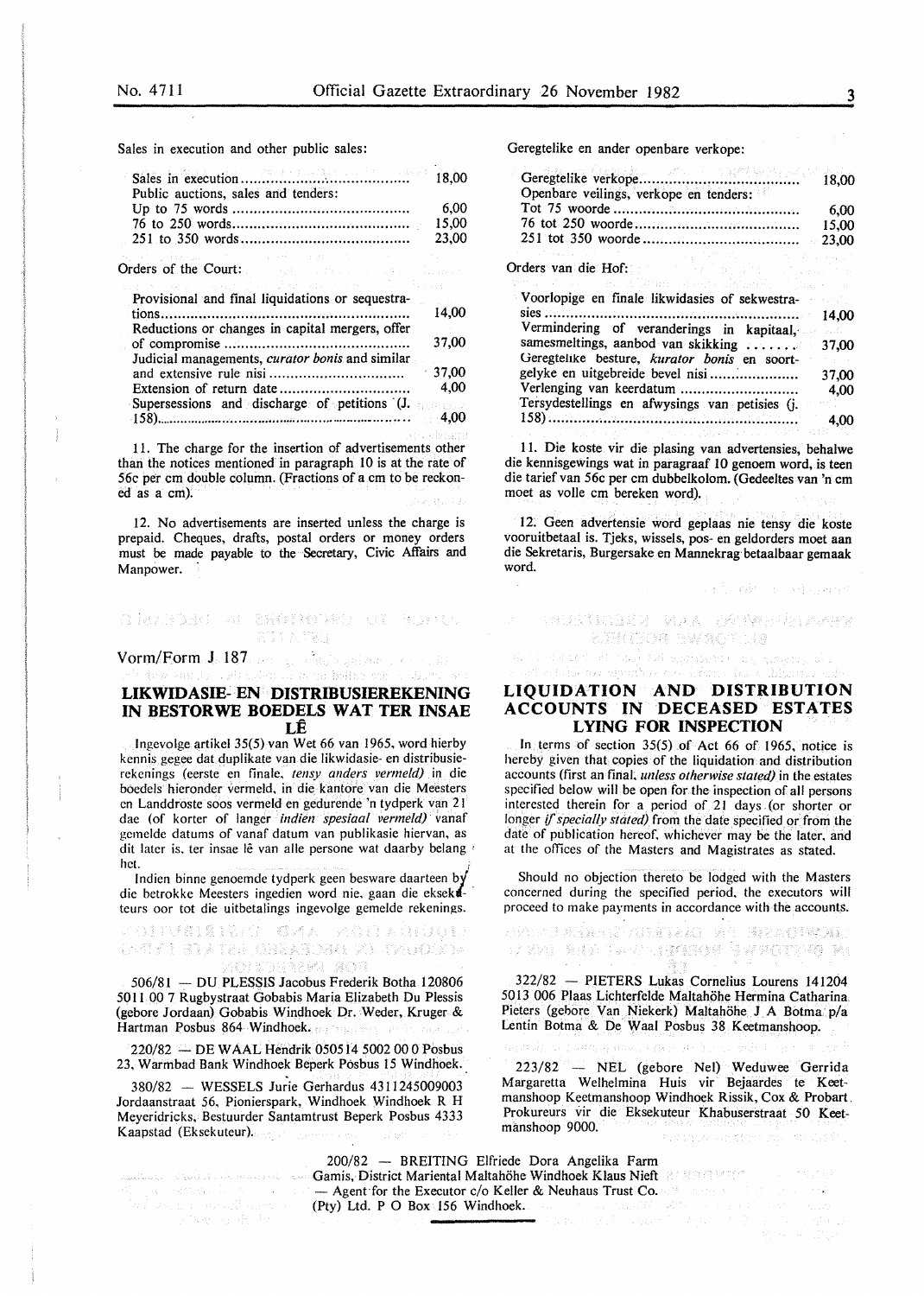Vorm/Form **J** 193

#### **KENNISGEWING AAN KREDITEURE IN BESTORWE BOEDELS**

a star in se

Aile persone wat vorderinge het teen die boedels hieronder vermeld. word hierby versoek om hul vorderinge by die betrokke eksekuteurs en binne 'n tydperk van 30 dae (of andersins soos aangedui) gereken vanaf die datum van publikasie hiervan in.te lewer. Die inligting word verstrek in die volgorde: Boedelnommer. familienaam en voorname. gcboortedatum. persoonsnommer. laaste datum. datum oorlede; nagelate eggenoot(note) se name. familienaam. geboortedatum en persoonsnommer; naam en adres van cksckuteurs of gemagtigde agent. tydperk toegelaat vir lewering van vorderings *indien anders as 30 dae.* 

455/82 - FOURIE Petrus Johannes Windhoek 24 Junie IR96 960624 5006 007 Plaas Weltevrede Nr. 359 Aroab 1 Oktober 1982 nie van toepassing Barclays Nasionale Bank Beperk, Trusteetak Kaapstad, 1ste Verdieping Prudential Assuransie Gebou. Laer St, Georgesstraat 34, Posadres Posbus 512, Kaapstad.

406/82 - ENGELBRECHT Isabella Johanna 1/05/1958 580501 0079 009 Laerskool Koshuis, Wesdene,

<del>A</del>skalt shows it

(BRIDGE)

Vorm/Form No. 517

dinasilvų nosifinas<del>ist</del>

#### **KENNISGEWING AAN KREDITEURE IN BESTORWE BOEDELS**

Aile persone wat vorderinge het teen die boedels in die bylae vermeld. word versoek om sodanige vorderings binne 'n tydperk van 30 dae (of andersins soos aangedui) vanaf die datum van publikasie hiervan by die betrokke eksekuteurs in tc lewer. **Figure 1999** 1999 AC 8 1999

 $489/82$  - COETZEE Frederick Johannes 31 Augustus 1905 050831 0041 00 1 Omitara 29 September 1982 30 dae Windhoek Suidwes-Afrika Standard Bank SWA Bpk. Trustee Tak Posbus 2164 Windhoek 9000.

480/82 - QUILLING Karl-Egbert 16 April 1938 380416/5003/10/6 Tsumeb 05/10/1982 Quelling (gebore

તરુખ જ અને જિલ્લા પર જ પુરુષોનું આવે છે. જ

process their concrete was a mothe

#### **Vorm '519**

#### **LIKWIDASIE EN DISTRIBUSIEREKENING IN BESTORWE BOEDEL WAT TER INSAE LE**

fngevolge artikel 35 (5) van Wet 66 van 1965 word hierby kennis gegee dat die likwidasie- en distribusierekening in die Boedel in die Bylae vermeld in die kantore van die Meester. van die Hooggeregshof en Landdros soos vermeld vir 'n tydperk van 21 dae vanaf die datum van publikasie hiervan (of andersins soos aangedui) ter insae sal lê vir alle persone wat daarby belang het.

Indien geen besware daarteen by die Meester binne die gemelde tydperk ingedien word nie. sal die eksekuteur tot uitbetaling daarvolgens oorgaan.

461/81 - PENDERIS Johannes Hendrikus 050828/5005/00/7 Henties Bay, Dist of Swakopmund. Amended 26th November 1982 Windhoek Swakopmund. Standard Bank SWA Bpk. Trustee Tak Posbus 2164 Windhoek 9000.

#### **NOTICE TO CREDITORS IN DECEASED ESTATES**

All persons having claims against the estates mentioned helow are hereby called upon to lodge their claims with the executors concerned. within 30 days (or otherwise as indicated) calculated from the date of publication hereof. The information is given in the following order: Estate numer. surname and christian names. date of birth. identity number. last address. date of death; surviving spouse's names. surname date of birth and identity number; name and address of executor or authorised agent. period allowed for lodgement of rlaims if *other than 30 days.* 

Keetmanshoop l/09/1982 Windhoek C P van der Merwe en Kie Ou Mutualgebou, Bersebaerweg, Posbus 180 Keetmanshoop.

 $279/82 - \text{COETZEE}$  Erna Windhoek 08.08.19 080819 0027 009 Plaas Zachas Nr. 271 Distrik Gobabis SW A 28 November 1981 Dr, Weder, Kruger & Hartman Posbus 864

**Windhoek.**<br>The optations for a construction in public process of the construction of the optation of the optation of the<br>Anatomic file optation of the optation of the optation of the optation of the optation of the optati was with the 180 t<del>o the</del> ila mulandi

#### **NOTICE· TO CREDITORS IN DECEASED ESTATES**

All persons having claims against the estates specified in the schedule. are called upon to lodge their claims with the executors concerned within a period of 30 days (or otherwise as indicated) from the date of publication hereof.

Taube) Alix 12/12/1944 441212/0004/10/9- Standard Bank SWA Bpk. Trustee Tak Posbus 2164 Windhoek 9000.

479/82 - KRIESING Martha 02/04/1914 onbekend Otjiwarongo 07/10/1982 Standard Bank SWA Bpk. Trustee Tak Posbus 2164 Windhoek 9000.

Russell Republic for a manufacture of the pro-

ghaidhe - Choise Cona oil Afrang - Choiseach an Sgoilte Land

## **LICENS IN THE REPORT OF STRIPS IN**<br>The construction of the construction of the construction of the construction of the construction of the construction of the construction of the construction of the construction of the co **ACCOUNT IN DECEASED ESTATE LYING FOR INSPECTION**

In terms of section 35 (5) of Act 66 of 1965 notice is hereby given that the liquidation and distribution account in the Estate specified in the Schedule will be open for in the inspection of all persons interested therin for a period of 21 days from the date qf publication hereof (or otherwise as indicated) at the offices of the Master of the Supreme Court and Magistrate. as stated.

Should no objection thereto be lodged with the Master during the specified period. the Executor will proceed to make payment in accordance therewith.

 $-283/82$  - SMIT Nicolas  $301028/5011/00/9$  Gochas Eerste en Finale Likwidasie- en Distribusierekening 26 November 1983 Windhoek Mariental Standard Bank SW A Bpk. Trustee Tak Posbus 2164 Windhoek 9000.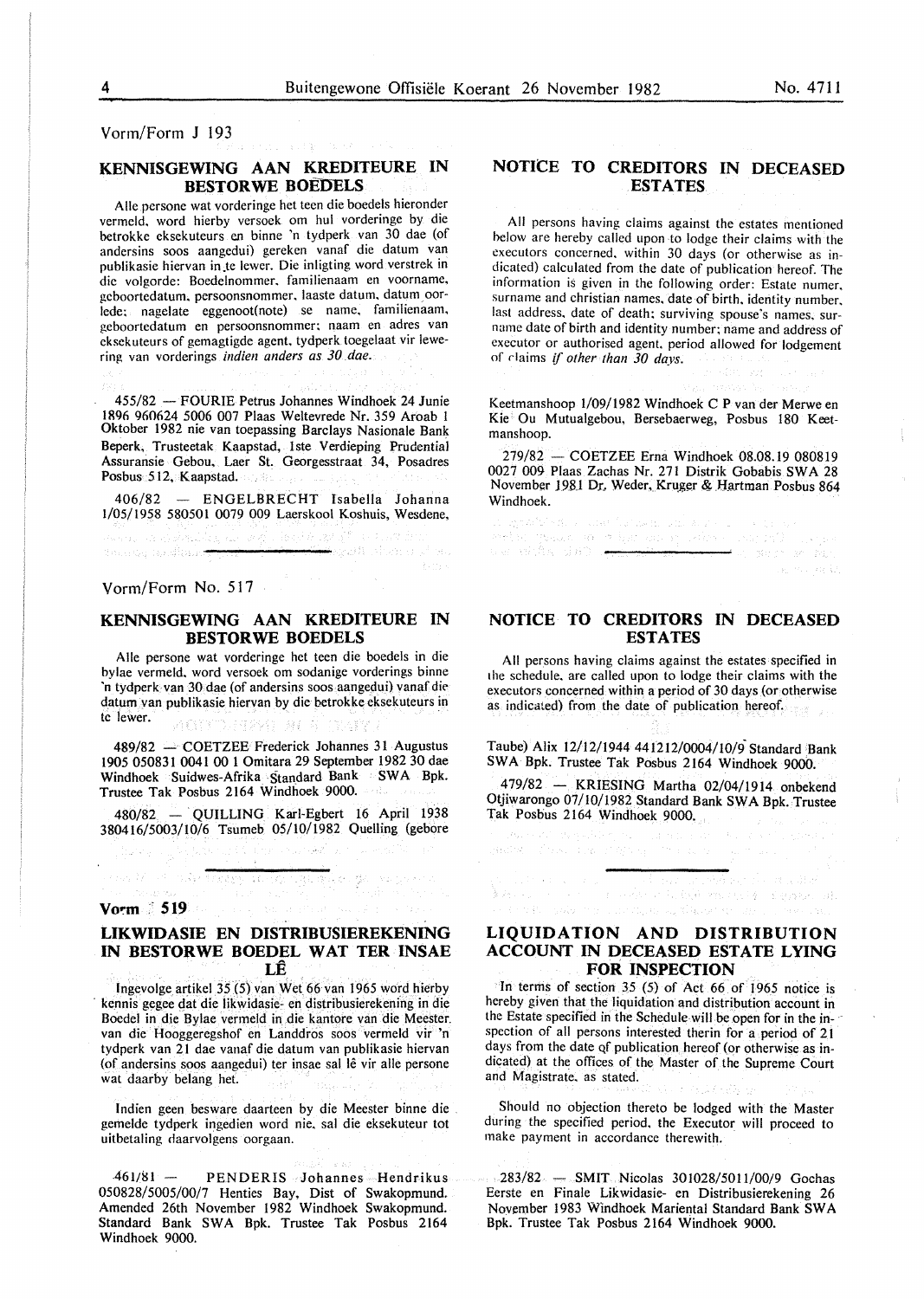#### Vorm/Form 1

#### AANSTELLING VAN KURATORS EN LIKWIDATEURS EN BEWYS VAN VORDERINGS IN GESEKWESTREERDE BOEDELS OF MAATSKAPPYE IN LIKWIDASIE

Ingevolge artikels 40(3), 56(3) en 77 van die Insolvensiewet, 1936, artikels 129, 179 en 182 van die Maatskappywet, 1926 en artikels 339, 366, 375(5) (b) en 402 van die Maatskappywet, 1973, word hieby kennis gegee dat die persone hieronder vermeld as kurators of likwidateurs aangestel is, na gelang van die geval, en dat persone wat enigiets aan die boedels of maatskappye. verskuldig is die skulde, tensy anders vermeld, onmiddellik by genoemde kurators of likwidateurs moet betaal. Byeenkomste van skuldeisers of kontribuante van genoemde boedels of maatskappye sal gehou word op die datums, ure en plekke hieronder vermeld vir die bewys van vorderings teen die boedels of maatskappye, vir die ontvangs van die verslae van die kurators of Iikwidateurs oor die sake en toestand van die boedels of maatskappye en om opdragte aan die kurators of likwidateurs uit te reik betreffende die verkoop of opvordering van gedeeltes van die boedels of bates van die maatskappye of betreffende aangeleenthede rakende die beheer daarvan.

Die besonderhede word verstrek in die volgorde: Nommer van boedel/maatskappy; naam en adres van kurator of likwidateur, en datum, uur en plek van byeenkoms en tydperk waarin skuld betaal moet word, indien dit nie onmiddellik mmoet geskied nie.

Subdition

#### APPOINTMENT OF TRUSTEES AND LIQUIDATORS AND PROOF OF CLAIMS IN SEQUESTRATED ESTATES OR COMPANIES BEING WOUND UP

Pursuant to sections 40(3), 56(3) and 77 of the Insolvency Act, 1936, sections 129, 179 and 182 of the Companies Act, 1973, notice is hereby given that the persons mentioned below have been appointed trustees or liquidators, as the case may be and the persons indebted to the estates or companies are required to pay their debts to them forthwith unless otherwise indicated.

Meetings of creditors or contributories of the said estates or companies will be held on the dates and at the times and places mentioned below, for proof of claims against the states or companies will be held on the dates and at the tomes and places mentioned below, for proof of claims against the estates or companies, for the purpose of receiving the trustees' of liquidators' reports as to the affairs and conditions of the estates or companies and for giving the trustees or liquidators directions concerning the sale or recovery of any parts of the estates or assets of the companies or concerning any matter relating to the administration thereof.

The particulars are given in the following order: Number of estate/company; name and description of estate/company; name and address of trustee or liquidator and date, hour and place of meeting and period within which debt must be paid, if this is not to be done forthwith.

W4/82  $-$  INSOLVENT ESTATE JOANA JEANETHAN SUBSERVIAL FOR BOTES TRADING AS MAISON KIKU I R McLaren Trustee Trust & Mining Co (Pty) Ltd. P 0 Box 82 Windhoek 9000 Wednesday the 15th December 1982 at lO.OOam at the offices of the Master of the Supreme Court Windhoek 2nd Meeting of Creditors Trust & Mining Co. (Pty) Ltd. P 0 Box 82 Windhoek 9000.

#### Vorm/Form 2

and The company

#### BYEENKOMS VAN SKULDEISERS IN GESEKWESTREERDE BOEDELS OF MAAT-SKAPPYE IN LIKWIDASIE

ander mer dagegee

 $\mathcal{V}$  , and only also be a set  $\mathcal{U}$  , and

Sandi Dangeb Valu

**And Ale Green** and Coll

Ingevolge artikels 41 en 42 van die Insolvensiewet, 1936, artikels 179 en 182 van die Maatskappywet, 1926, en artikels 339 en 336 van die Maatskappywet, 1973, word bierby kennis gegee dat 'n byeenkoms van skuldeisers in die gesekwestreerde boedels of maatskappye in likwidasie hieronder vermeld, gehou sal word met aanduiding. van die nommer van boedel/maatskappy; die naam en beskrywing van boedel/maatskappy; die datum, uur en plek van byeenkoms en die doe! van byeenkoms.

In 'n plek waarin 'n kantoor van 'n Meester is, word die . byeenkoms voor die Meester gehou en in ander plekke voor die Landdros.

W14/82 - CARBIDE TECHONOLOGY (NAMIBIA) (PTY) LTD (IN LIQUIDATION) Wednesday the 15th December 1982 at the offices of the Master of the Supreme Court Windhoek at 10.00 am. Special meeting to prove further claims I R McLaren Liquidator Trust & Mining CO (Pty) Ltd. P 0 Box 82 Windhoek. Trust & Mining CO (Pty) Ltd. P 0 Box 82 Windhoek 9000.

#### MEETING OF CREDITORS IN

Alle Constitution of the Constitution of the Constitution of the Constitution of the Constitution of the Constitution of the Constitution of the Constitution of the Constitution of the Constitution of the Constitution of t

Warne akitak Katabup estas atau t

SEQUESTRATED ESTATES COMPANIES BEING WOUND UP OR

a de Johannes de Santa e de Septiembre e de Personal de Santa e Santa e Personal de Santa e Personal de Santa<br>La décomptación de Santa e Santa e Santa e Santa e Santa e Personal de Santa e Santa e Personal de Santa e Car

Pursuant to sections 41 and 42 of the Insolvency Act, 1936, sections 179 and 182 of the Companies Act, 1926, and sections 339 and 366 of the Companies Act, 1973, notice is hereby given that a meeting of creditors will be held in the sequestrated estate or companies being wound op mentioned below, indicating the number of estate/company; the name and description of estate/company; the date, hour and place of meeting and the purpose of meeting.

Meetings in 'n place in which there is ' Master's Office, will be held before the Master; elsewhere they will be held before the Magistrate.

 $W10/82 - D & E$  KONSTRUKSIE (EDMS) BPK (IN LIQUIDATION) Wednesday the 15th December 1982 at the offices of the Master of the Supreme Court Windhoek at 10.00 am. Second Meeting to prove further claims I R McLaren Liquidator Trust & Mining Co (Pty) Ltd. P O Box 82 Windhoek 9000.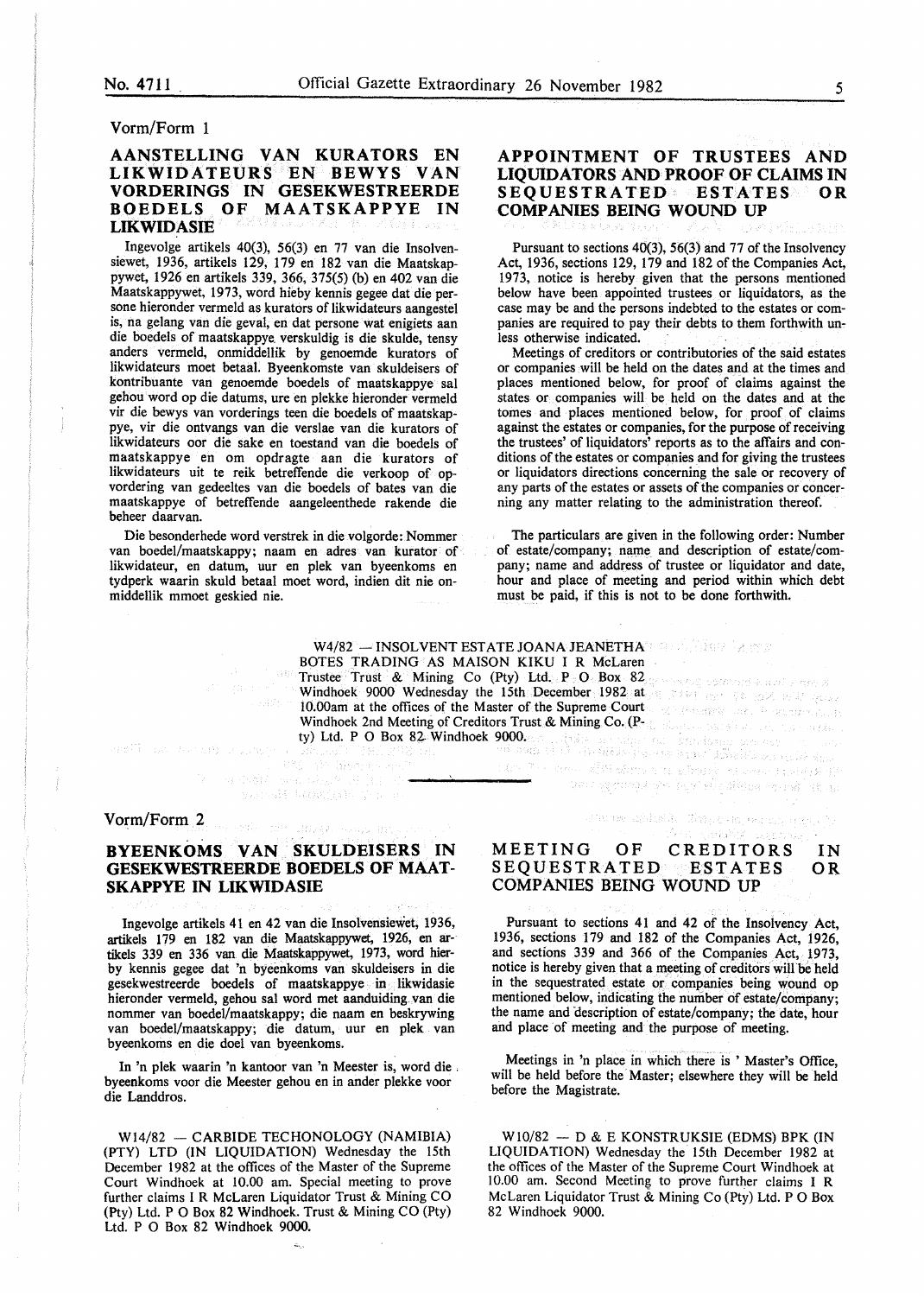Vorm/Form 297

naste de premieren al s<sup>er</sup>

#### **KENNIS VIR VERKIESING VAN EKSEKUTEURS EN/OF VOOGDE**

#### **VERKIESING VAN EKSEKUTEURS EN VOOGDE**

Aangesien die Boedels van die Persone vermeld in onderstaande Bylae nie verteenwoordig is nie. word hierby deur Meesters van die Hooggeregshowe van Suid-Afrika aan belanghebbendes kennis gegee. dat byeenkomste ten opsigte van die verskillende Boedels op die datums. tye en plekke vermeld. gehou sal word met die doe! om 'n Persoon of Persone te kies vir goedkeuring deur die onderskeie Meesters as ~eskik en bekwaam om deur hulle aangestel te word as Eksekuteurs of Voogde. na gelang van omstandighede.

In 'n stad waarin 'n Kantoor van 'n Meester is, word die byeenkoms voor die Meester gehou en in ander plekke voor · die Landdros.

L.W. - Items aan die linkerkant met 'n \* gemerk, dui aan die verkiesing van 'n Voog; andersins word 'n Eksekuteur gekies.

**NOTICE FOR ELECTION OF EXECUTORS** 

**AND/OR TUTORS.**  a semplara car.

#### **ELECTION OF EXECUTORS AND TUTORS**

The Estates of the Persons mentioned in the subjoined Schedule being unrepresented. interested, interested parties are hereby given notice by Masters of the Supereme Courts of South Africa. that meetings will be held in the several Estates at the dates. times and places specified, for the purpose of selecting some Person or Persons. for approval by the respective Masters, as fit and proper to be appointed by them as Executors or Tutors, as the case may be.

Meetings in 'n town in which there is a Master's Office, will be held before the Master; elsewhere they will be held before the Magistrate.

N.B.  $-$  Items indicated by a  $*$  on the left hand side, denote the election of a Tutor; otherwise an Executor is to be elected. The special conditional control in the representation of the special condition of the representation of 

|                                         |                                                                | , which were also the transformation of $490/82$ and $\textrm{LUDWIG}$ . Wenter Karl (Christian Telcom edges to be a complete property of $\mathbb{S}^{12}$ |  |
|-----------------------------------------|----------------------------------------------------------------|-------------------------------------------------------------------------------------------------------------------------------------------------------------|--|
|                                         |                                                                | the return is applyment by <b>Elektrisiën 21:10.1982 10.12.1982 10h00 Meesterskantoor</b> maas remeastermen laboret met                                     |  |
| where the company of the company of the | rang pang sanggal na bertar " <b>Windhoek.</b> An antar nyubat | - 『天下草』「道徳の物を使って死し、「黄昏草」と呼んで、生涯、これは神経、心臓、心臓、心臓、心臓、心臓、                                                                                                       |  |

AKTES: VERLORE DOKUMENTE (4) Ten opsigte van

Kennis word hiermee gegee ingevolge die Registrasie van aan die van die van die van die van die van die van die van die van die van die van die van die van die van die van die van die van die van die van die van die van di Aktes Wet No. 47 van 1937, dat die volgende applikante voornemens is om aansoek te doen vir 'n gesertifiseerde afskrif van die ondergenoemde dokumente en dat aile persone wat teen die uitreiking van sodanige afkrifte beswaar en en en maak hiermee versoek word om dit skriftelik in te dien by die Registrateur van Aktes te genoemde Plek, binne vyf weke na die laaste publikasie van die kennisgewing.

(I) Dorpsgebied of distrik afdeling, county Registrasie Afdeling "A";

身 宝

- DRITHA! (2) Onderhawige dokumente met nommer en datum a) Akte van Transport Nr. T2417/1982 gedateer 9 Oktober 1981
	- b) Akte van Transport Nr. T2418/1982 gedateer 9 Oktober I 981
- (3) Ten. gunste van ANNA CATHARINA KRUGER (gebore Erasmus op 18 April 1920) Weduwee *Weduwee* without of an albert were two will rest for series to be

a strange de la provincia de la provincia de la final de la provincia de la provincia de la provincia de la pr<br>La provincia de la provincia de la provincia de la provincia de la provincia de la provincia de la provincia d abd on the second sets of other same in the state SBRANNER (Brown Series

 $\begin{split} \mathcal{N}_{\text{eff}}^{\text{eff}}(j,k) &\approx -\mathcal{N}_{\text{eff}}^{\text{eff}}(j,k) \mathcal{N}_{\text{eff}}^{\text{eff}}(j,k) \mathcal{N}_{\text{eff}}^{\text{eff}}(k) &\approx -\mathcal{N}_{\text{eff}}^{\text{eff}}(j,k) \mathcal{N}_{\text{eff}}^{\text{eff}}(j,k) \\ \mathcal{N}_{\text{eff}}^{\text{eff}}(j,k) &\approx -\mathcal{N}_{\text{eff}}^{\text{eff}}(j,k) \mathcal{N}_{\text{eff}}^{\text{eff}}(j,k) \mathcal{N}_{\text{eff}}^{\text$ the state of the statement of the state of the state

seemaki tali deb na har indahir ke jarniga kit r om een stij in maarden van de verskel facten dat vik en in forth an oppmy which is

- onderskeidelik
- a) SEKERE Plaas Galpan Nr. 50;
	- GELEE in Registrasie Afdeling "A";
	- GROOT 3343,5881 Hektare;
- デーム・ランチング
- - (b) SEKERE Gedeelte 1 (genoem Picillo) van Plaas Eensaamheid Nr. 259 A; GELEE in Registrasie Afdeling "A";
		- GROOT 4002,9044 Hektare;
- (5) Applikant en/of Agent, met adres en datum Mnre JACOBUS H GREEF & KIE Woonstef 29 Carl Listgebou, Posbus 6373 Windhoek<br>9000.
	- *Reagnair an Ragab*
- (6) Besware in te dien by die Registrateur van Aktes te (0) Besward in a chem by the conservations.<br>
WINDHOEKER ENGINEER SERVER SERVER ENGINEER HANDTEKENING: Same and the second demonstration **DATUM: 10.11.82** And break the series and construction. Bell side to modely r

ndi (most un casosk) (\* 1161) (polaitsk 1174) (\* 1758) (\* 1889)<br>1110au 1113 Belgi pouze of kristolity, stusselsk och puolisanskapeline Carolinera Essay

 $\begin{split} \mathcal{L}^{\alpha}_{\alpha}(\mathcal{U}^{\alpha}_{\alpha}(\mathbb{R}^{n},\mathbb{R}^{n}))&=\mathcal{L}^{\alpha}_{\alpha}(\mathcal{U}^{\alpha}_{\alpha}(\mathbb{R}^{n},\mathbb{R}^{n}))=\mathcal{L}^{\alpha}_{\alpha}(\mathcal{U}^{\alpha}_{\alpha}(\mathbb{R}^{n},\mathbb{R}^{n}))\\ \mathcal{U}^{\alpha}_{\alpha}(\mathbb{R}^{n},\mathbb{R}^{n})&=\mathcal{L}^{\alpha}_{\alpha}(\mathbb{R}^{n},\mathbb{R}^{n},\mathbb{R}^{n})\oplus\mathcal{L}$